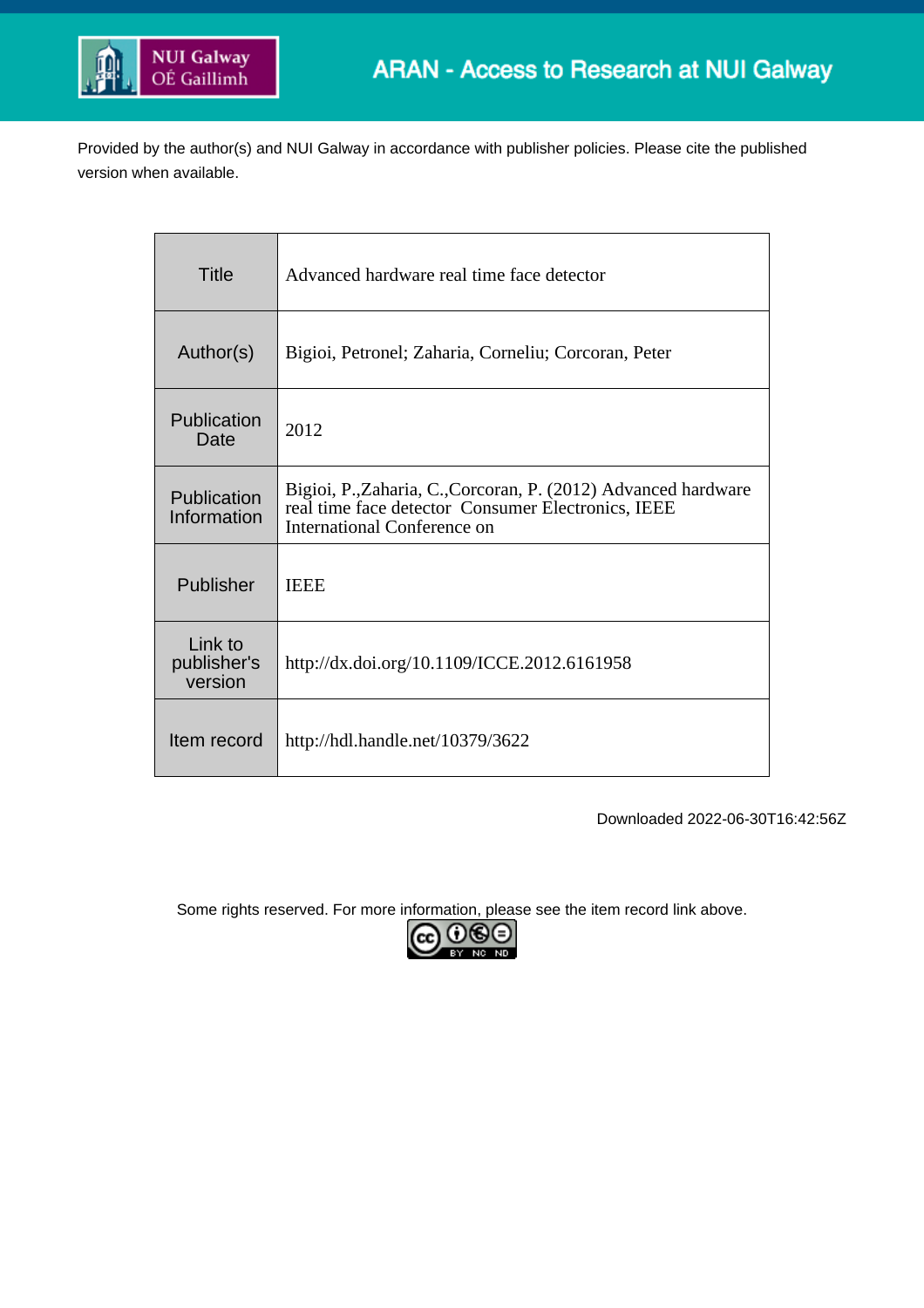# Advanced Hardware Real Time Face Detector

Petronel BIGIOI, *Senior Member, IEEE*, Corneliu ZAHARIA and Peter CORCORAN, *Fellow, IEEE*

*Abstract***—Face detection and tracking can be considered an enabling technology for a range of image enhancements technologies, authentications and advanced UIs in handheld devices. Several modes of implementing a face detection algorithm in hardware are explored and a hybrid approach is found to offer the best trade-off between physical hardware resources and computational software resources. This uses simpler weak classifier templates in hardware, using these to determine the more complex set of classifiers which are eventually applied by the software engine.**

#### I. INTRODUCTION

With the proliferation of image acquisition devices face detection is now an expected feature. The further applications of face detection include improvement of focus and acquired image, affective computing, user authentication and biometrics. In this paper we present a real time face detection technology specifically designed to retain the advantages of both hardware and software implementations. AHFD (Advanced Hardware Face Detector) has been designed to combine the speed and low computational requirements of hardware implementations with the programmability of software detectors.

## II. USES OF FACE DETECTION IN CONSUMER DEVICES

## *A. Improved Capture Quality*

Having the ability to detect human faces in a scene, during the preview, image quality can be greatly enhanced. Facial location can be used to improve both the efficiency and/or quality of auto-focus, auto-exposure, and auto-white balance algorithms. As faces are the most important element of most photos and movies it is important that they are captured to best effect and, in particular, un-natural skin tone reproduction is avoided. The faster that face detection is performed the more time available for additional image processing based on the face data. For instance, if the face detection can be achieved in less than a single frame interval then auto-focus algorithms can be greatly improved in terms of both quality, i.e. focus on the right object or FOI, but also in terms of convergence speed, typically by a factor of 3 times when compared with classic auto-focus algorithms.

### *B. Improved Capture Experience*

We all understand the challenge posed by capturing a good picture when you have single or multiple human faces: persons not looking at the camera, persons blinking and the right amount of smile. Having specific smile and/or blink detectors operating on top of a fast and robust face detector can simplify and improve the image capturing experience. A range of such features can be found in many of the latest digital cameras.

## *C. 3D Displays*

3D displays for handheld devices have come into vogue recently. Because it would not be practical to use 3D glasses with a handheld, such displays are typically auto-stereoscopic where the 3D effect is optimized for a certain distance from the display. However, these displays require that the user has to seek, find and maintain the proper pose in order to enjoy 3D content correctly. And if the optimal position is lost, the effect is rather unpleasing, causing nausea for some users. There is much active research by industry into developing a programmable parallax barrier. However for such a system to function properly the capability to have real time face and eye detection and tracking at 30 fps or more is needed to control the parallax barrier in a real-time feedback loop. The main technology enabler is a reliable face detector which can acquire a face in a fraction of the time available during a single image frame (i.e. 30 ms for a 30 fps image stream).

### *D. Authentication and Profile Switching*

Using face detection in combination with face recognition consumer devices can be automatically brought back from power saving modes and a user can be authenticated. For certain shared devices, such as gaming consoles, the same information can be used for automatic user profile switching and to allow for personal customizations and settings to be automatically applied according to the user detected.

#### *E. Enhanced User Interfaces*

Knowing with high degree of precision where the eyes of the player are and having the ability to track facial features and emotions, the game designers can provide enhanced character representation (e.g. animated avatar) as well as enhanced content presentation. User emotions can be further used as feedback to the machine to dynamically set the difficulty of the levels and/or decide the content presented to the user. Again, the main enabler for such technologies is a fast and robust face detector.

#### III. IMPLEMENTATION

#### *A. State of the Art Survey*

Various types of algorithms have been attempted and described in the literature for face detection and tracking. The better known algorithms in terms of performance are described by Rowley, Baluja & Kanade in [1], Schneiderman & Kanade in [2] and Viola & Jones in [3], [4]. Rowley, Baluja & Kanade describe a neural network-based upright frontal face detection system whereby a neural network examines small windows of an image, and decides whether each window contains a face. Schneiderman & Kanade describe a statistical method for generic 3D object detection, with direct